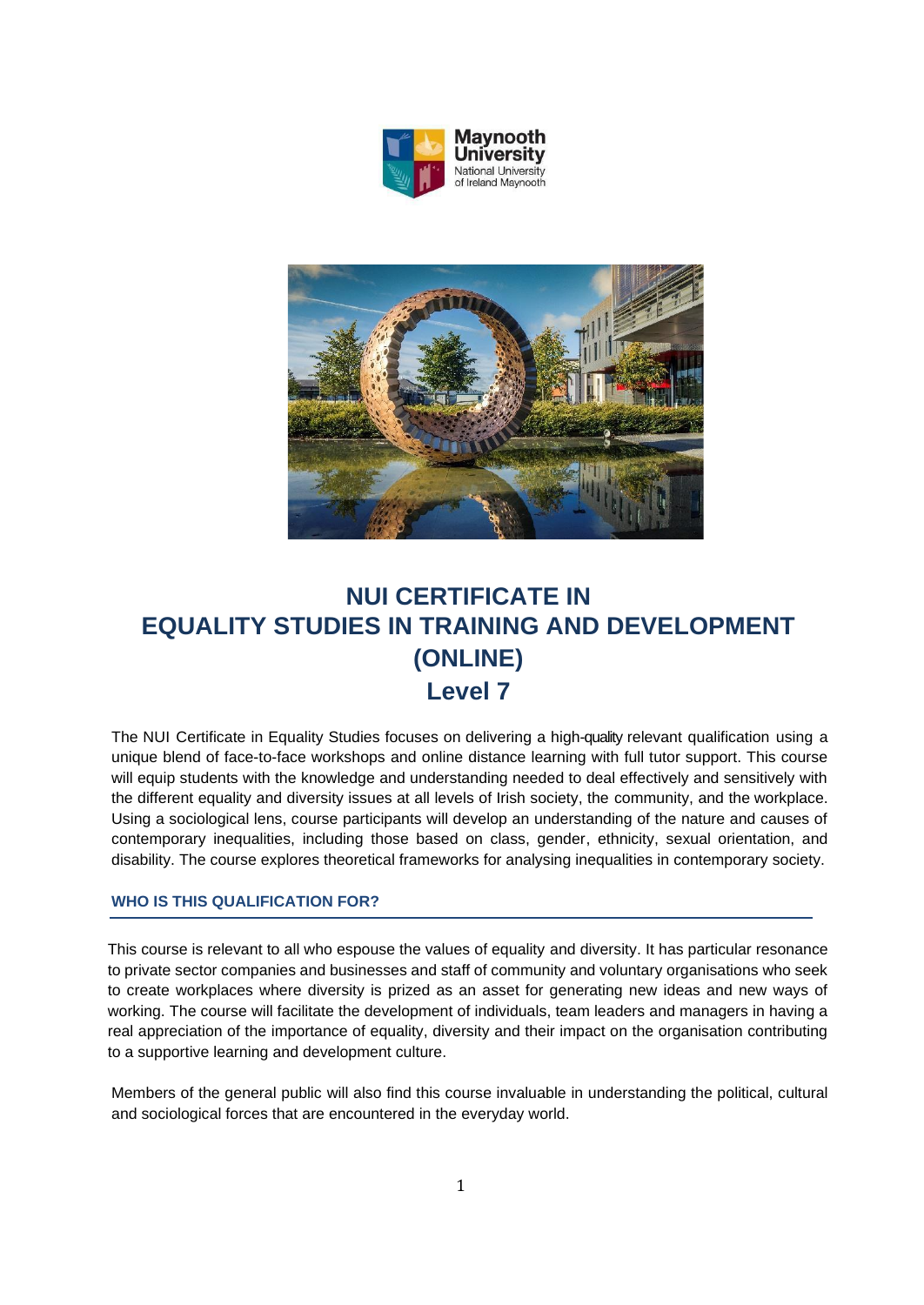**Module 1: Reflecting on Equality and Diversity:** Reflective Practice; Concepts, and ideologies; Sources of prejudice and discrimination; Conducting research.

**Module 2: The Shape of Irish Society:** Using a sociological lens, we consider the stratification systems that are based on social class, race/ethnicity, and gender, and explore the impact that these structural inequalities have on a variety of subordinate groups and how they can be challenged by service workers and policy makers in Ireland.

**Module 3: Equality and Diversity in the Workplace:** Using the equality framework, and from a sociological perspective, we examine how structural inequalities based on class, race/ethnic and gender as well as the politics of difference based on disability, religion and age may be tackled in the workplace and how subordinate groups as part of a broader equality movement are advocating for the elimination of inequality.

**Module 4: Delivering Equality:** Development of equality and diversity policies; Managing equality and diversity issues; Recruitment and selection, Training and development; Facilitation and mentoring.

#### **DATES, VENUES AND FEES**

This course will commence 8th October 2022 with an introductory workshop on campus<sup>1</sup> and then will be online from Thursday 13th October 2022.

The course fee is €1250 per student. An easy payment plan is available with the Fees Office once registration is complete.

Part time students who are on courses at levels 6 to 10 on the framework of qualifications may be eligible to for the Student Assistance Fund (SAF) to help with the associated costs of attending a university course such as Travel, Childcare, Utilities, Materials etc. You should first consult: [SAF Guidelines](https://www.maynoothuniversity.ie/access-office/SAF) to see if you qualify and then e-mail [student.budget@mu.ie](mailto:student.budget@mu.ie) to make further enquiries.

#### CPD & PROGRESSION

The NUI Certificate in Equality Studies in Training and Development (Online) is a standalone qualification however it is also a core component of the Diploma in Training and Development for Socially Inclusive Workplaces. When combined with the NUI Certificate in Training and Continuing Education (Train the Trainer Level 7) plus another of our certificate courses such as the Certificate in Communication and Group Skills for Managers, Certificate in Disability Studies etc., it forms part of the Diploma in Arts for Socially Inclusive Workplaces. This suite of CPD courses provide a comprehensive educational/training package in core skills such as managing issues of equality and cultural diversity in the workplace for team leaders, managers and learning and development specialists.

<sup>1</sup> COVID 19 Changes. As this is predominantly an Online distance learning course, disruption to delivery should be minimal however, please be aware that face to face workshop dates might change at short notice in response to Government Covid 19 lockdown guidelines. Applicants will need access to a PC or Laptop to complete the course.